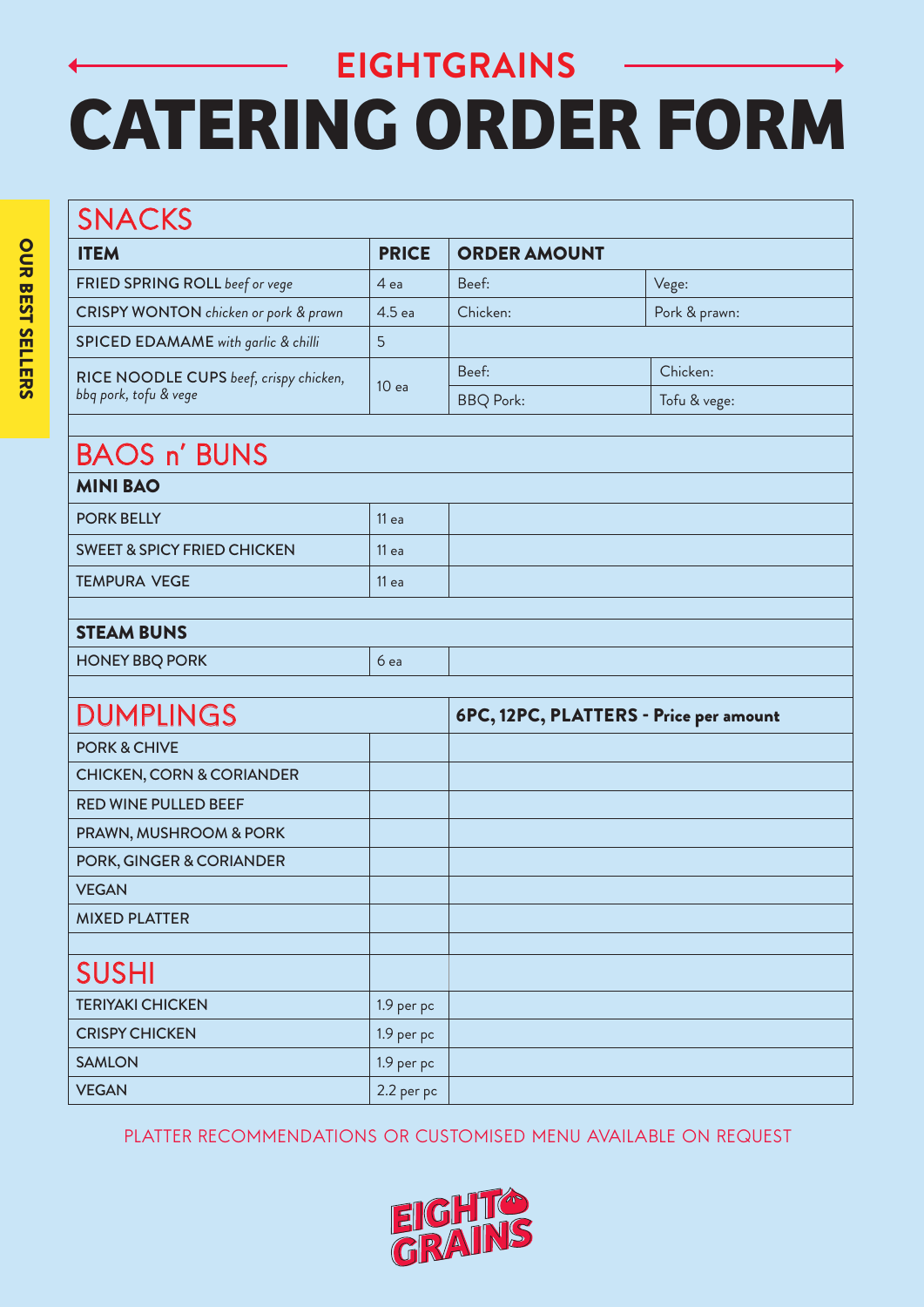### BISCUITS/SLICES

| _______<br>________            |      |  |
|--------------------------------|------|--|
| <b>CHOCOLATE CHIP BISCUIT</b>  | 4 ea |  |
| <b>CHOCOLATE BROWNIE GF</b>    | 4 ea |  |
| <b>RASPBERRY</b> Vegan         | 4 ea |  |
| <b>CHOCOLATE CARAMEL SLICE</b> | 4 ea |  |

#### **SAVOURY**

| <u>VAN V VIN I</u>                 |                   |  |
|------------------------------------|-------------------|--|
| <b>FILO TRIANGLES</b>              | 7.5 ea            |  |
| <b>THAI CHICKEN ROLL</b>           | 7.5 <sub>ea</sub> |  |
| <b>SAVOURY TARTS</b>               | 7.5 ea            |  |
| <b>FRITTATA</b>                    | 7.5 ea            |  |
|                                    |                   |  |
| SANDWICH/WRAPS                     |                   |  |
| <b>HAM CHEESE FILLED CROISSANT</b> | 1.6 per pc        |  |
| <b>BLAT TURKISH</b>                | 1.6 per pc        |  |
| <b>CHICKEN PESTO WRAP</b>          | 1.6 per pc        |  |

CHEF RECOMMENDATIONS AVAILABLE ON REQUEST

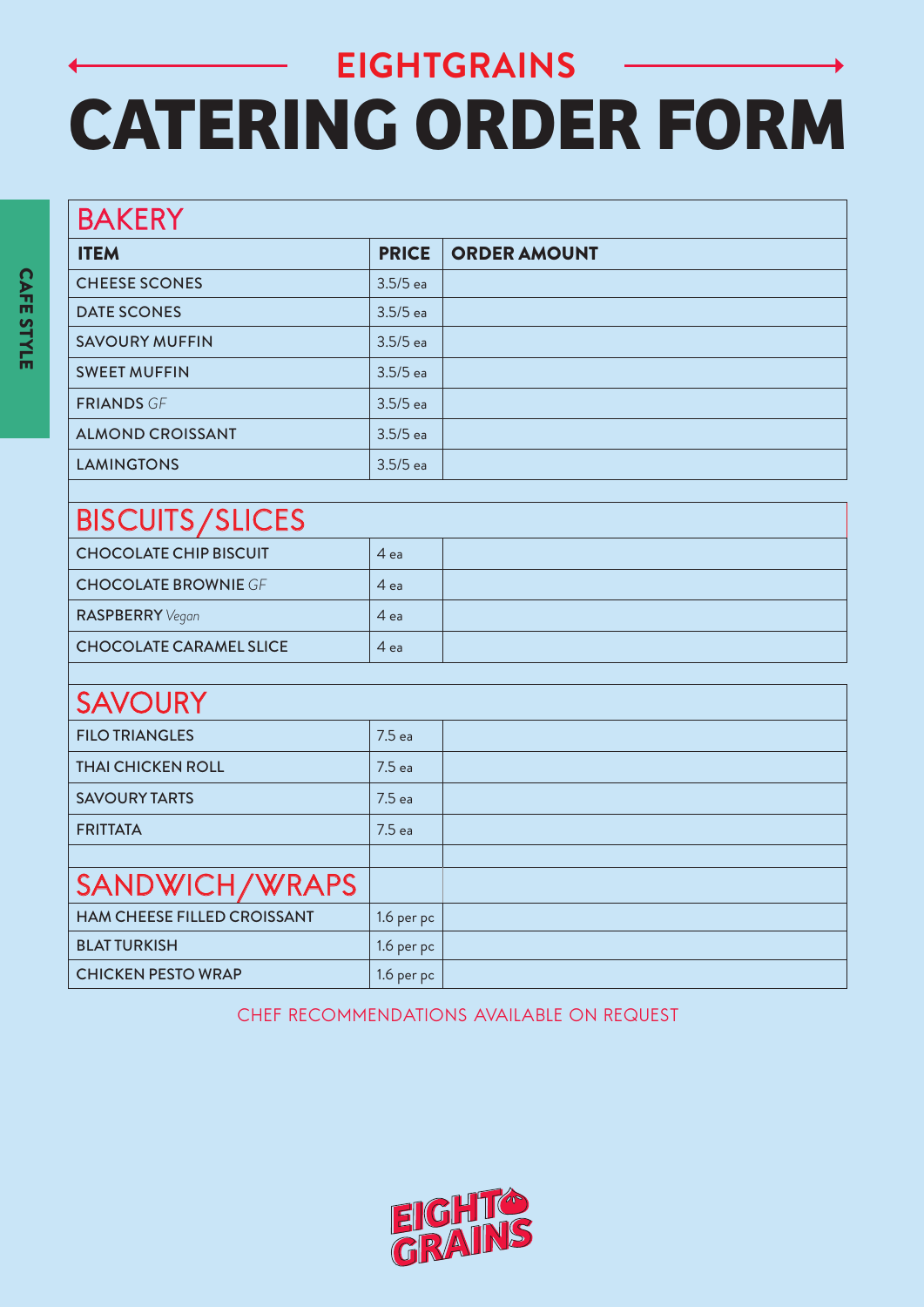| <b>PLATTERS</b>                                                                                                                                                                |              |                     |  |
|--------------------------------------------------------------------------------------------------------------------------------------------------------------------------------|--------------|---------------------|--|
|                                                                                                                                                                                | <b>PRICE</b> | <b>ORDER AMOUNT</b> |  |
| <b>ANTIPASTO / GRAZING PLATTERS</b><br>A delicious combination of cheeses, vegetables,<br>meats, breads & dips                                                                 | from 50      |                     |  |
| <b>FRIED CHICKEN PLATTER</b><br>Korean fried chicken, pickles & sauces                                                                                                         | from 50      |                     |  |
| <b>ALL ROAST PLATTER</b><br>A selection of duck, bbq pork, crispy pork                                                                                                         | from 50      |                     |  |
| <b>DUMPLING PLATTER</b><br>A selection of our famous dumplings & sauces                                                                                                        | from 50      |                     |  |
|                                                                                                                                                                                |              |                     |  |
| <b>SUSHI PLATTERS</b>                                                                                                                                                          |              |                     |  |
| <b>MIXED PLATTER</b><br>The soldiers favourite.<br>A selection of chicken katsu & vege sushi,<br>mushroom inari and salmon & prawn nigiri                                      | 52/28 pc     |                     |  |
| <b>NOTHING FISHY PLATTER</b><br>A selection of chicken & vege sushi, inari & nigiri                                                                                            | 56/28 pc     |                     |  |
| <b>SOLDIER'S DRAGON ROLL</b><br>Our famous inside out dragon roll, with teriyaki<br>chicken, katsu chicken & vegan dragon roll.<br>Mushroom inari. Salmon, prawn & crab nigiri | 52/28 pc     |                     |  |
| <b>MAKI, NO MEAT</b><br>A selection of our vegan sushi - tempura vege,<br>avocado & mushroom.                                                                                  | 52/32 pc     |                     |  |
| <b>GIVE ME THE MAKI</b><br>A selection of chicken katsu, vege<br>& salmon avo sushi.                                                                                           | 52/32 pc     |                     |  |
| <b>SALMON SELECTION</b><br>A selection of our vegan sushi - tempura vege,<br>avocado & mushroom.                                                                               | 62/28 pc     |                     |  |
| <b>CHICKEN LOVER</b><br>A selection of teriyaki chicken sushi, chicken<br>kastu inari & chicken katsu dragon roll                                                              | 48/28 pc     |                     |  |
| <b>VEGAN</b><br>A selection of tempura vege sushi, mushroom inari<br>& avo dragon roll                                                                                         | 48/28 pc     |                     |  |

PURCHASE 2 OR MORE SUSHI PLATTERS AND RECIEVE A DISCOUNT

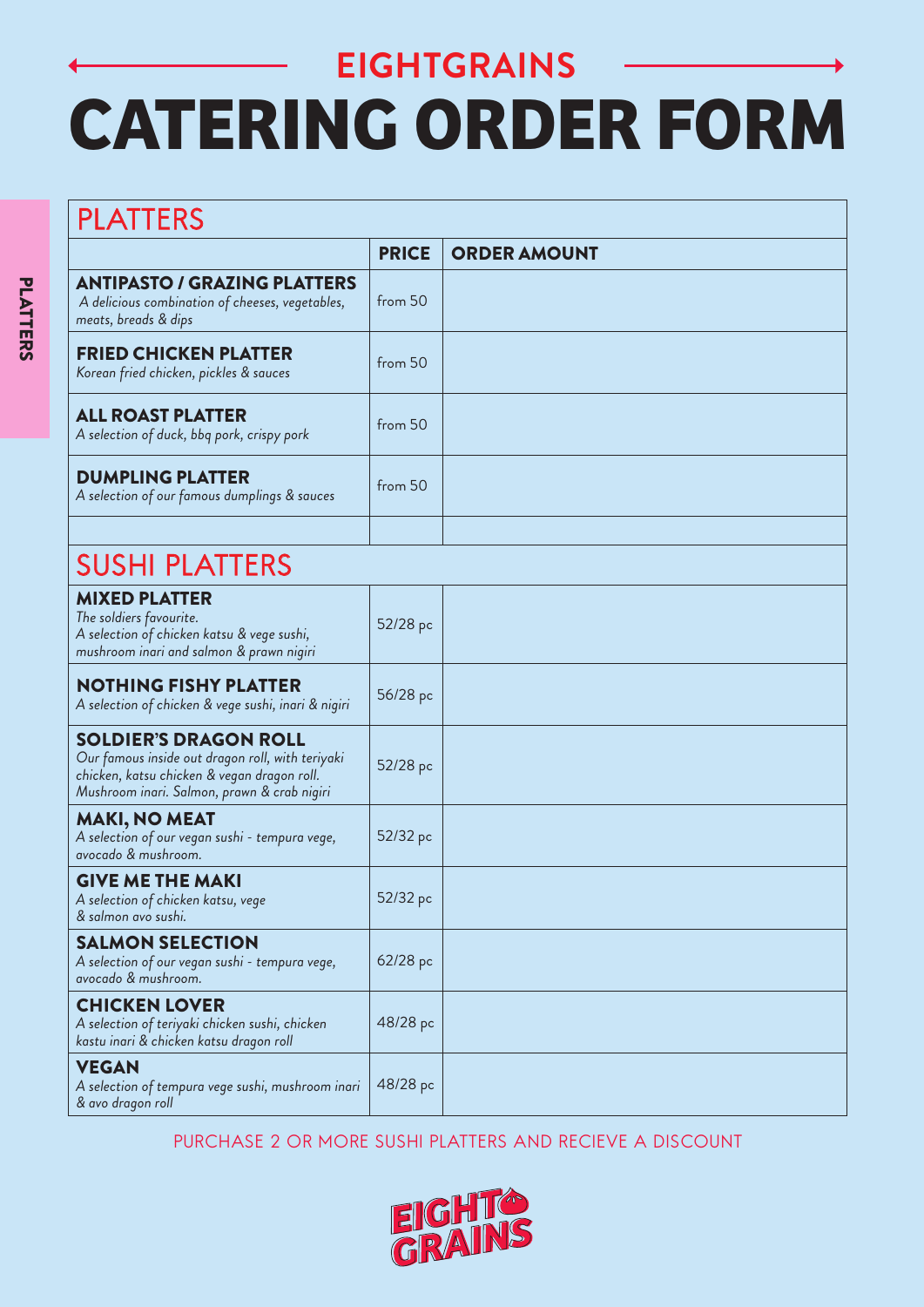### WARM CANAPES

| <b>ITEM</b>                                            | <b>PRICE</b> | <b>ORDER AMOUNT (minimum order 6 pcs)</b> |  |
|--------------------------------------------------------|--------------|-------------------------------------------|--|
| <b>XIAO LONG BAO AND</b><br><b>ROAST DUCK DUMPINGS</b> | from 3       |                                           |  |
| <b>SESAME ARANCINI BALLS</b>                           | from $3.5$   |                                           |  |
| <b>GOLDEN GARLIC CAULIFLOWER</b>                       | from 3.5     |                                           |  |
| <b>GRILLED SALMON CROQUETTES</b>                       | from $4.5$   |                                           |  |
| TAKOYAKI with QP mayo & bulldog sauce                  | from $3.5$   |                                           |  |
| POPCORN CHICKEN SRIRACHA MAYO                          | from $3.5$   |                                           |  |
| <b>GARLIC PRAWN SKEWERS</b>                            | from $3.5$   |                                           |  |
| <b>SATAY CHICKEN SKEWERS</b>                           | from $3.5$   |                                           |  |

### COLD CANAPES

| RICE PAPER FRESH SPRING ROLLS      | from $3.5$ |  |
|------------------------------------|------------|--|
| <b>ASSORTMENT SUSHI</b>            | from $2.5$ |  |
| <b>WONTON CUPS</b>                 | from $4.5$ |  |
| <b>THAI BEEF CROSTINI</b>          | from 3.5   |  |
| <b>SALMON CROSTINI CITRUS LIME</b> | from $3.5$ |  |
| <b>SPICED CORN FRITTER</b>         | from 3.5   |  |
| <b>TEMPURA KUMARA</b>              | from $3.5$ |  |
| <b>EDAMAME BEANS</b>               | from 5     |  |
|                                    |            |  |

### DESSERT CANAPES

| <b>MINI MANGO MOUSSE</b>           | from $4.5$ |  |
|------------------------------------|------------|--|
| <b>ASSORTED MACARONS</b>           | from $4.5$ |  |
| <b>LAMINGTON ASSORTMENTS</b>       | from $4.5$ |  |
| <b>MINI CHOCOLATE MOUSSE</b>       | from $4.5$ |  |
| <b>LEMON OR BISCOFF CHEESECAKE</b> | from 8     |  |
| <b>MINI DONUTS</b>                 | from $4.5$ |  |
| <b>HONG KONG STYLE EGG TARTS</b>   | from $4.5$ |  |

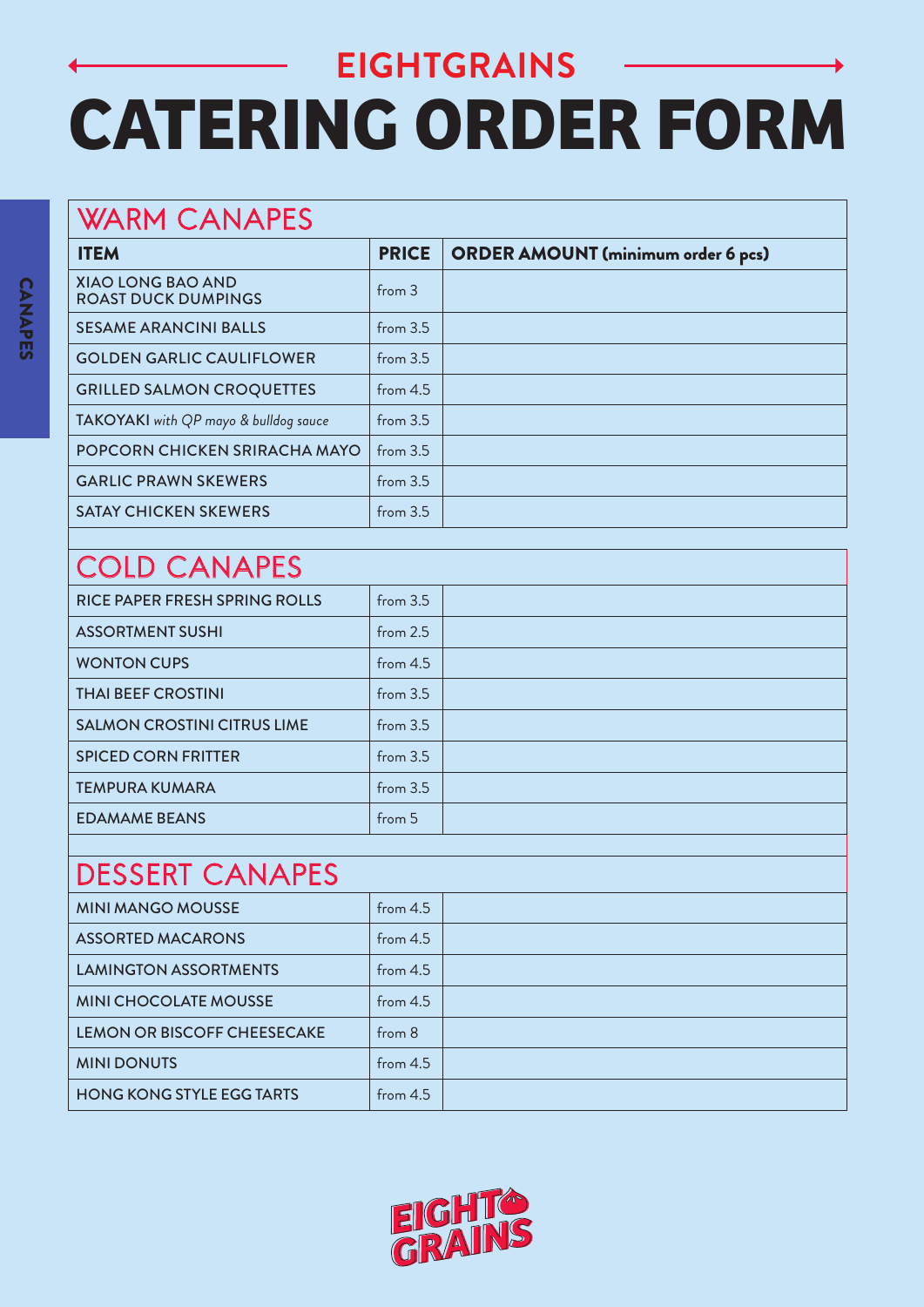# **EIGHTGRAINS CATERING ORDER FORM**

| <b>SALADS</b>                                                                     |              |                     |  |
|-----------------------------------------------------------------------------------|--------------|---------------------|--|
| <b>ITEM</b>                                                                       | <b>PRICE</b> | <b>ORDER AMOUNT</b> |  |
| <b>ROAST VEGETABLES</b>                                                           | from 5pp     |                     |  |
| <b>VIETNAMESE SALAD</b>                                                           | from 5pp     |                     |  |
| <b>MEDITERRANEAN</b>                                                              | from 5pp     |                     |  |
| POKE STYLE BOWLS with crispy chicken, fresh<br>nz ora king salmon or spicy salmon | from 5pp     |                     |  |
|                                                                                   |              |                     |  |

| <b>NOODLE &amp; RICE BOXES</b> |  |  |
|--------------------------------|--|--|
|--------------------------------|--|--|

| I TU U LE U ITUL DUMEU              |                  |  |
|-------------------------------------|------------------|--|
| STIR FRIED NOODLES W/ HOISIN PORK   | 10 <sub>ea</sub> |  |
| <b>CHICKEN CASHEW &amp; SESAME</b>  | 10 <sub>ea</sub> |  |
| <b>KONG PAO CHICKEN</b>             | 10 <sub>ea</sub> |  |
| <b>CHINESE SAUSAGE &amp; GINGER</b> | 10 <sub>ea</sub> |  |
| <b>DUCK &amp; PLUM SAUCE</b>        | 10 <sub>ea</sub> |  |
| <b>BBQ PORK WITH EGG FRIED RICE</b> | 10 <sub>ea</sub> |  |
| <b>CHICKEN FRIED RICE</b>           | 10 <sub>ea</sub> |  |

SALADS CAN COME AS A SIDE PORTION SIZE OR BOWLS